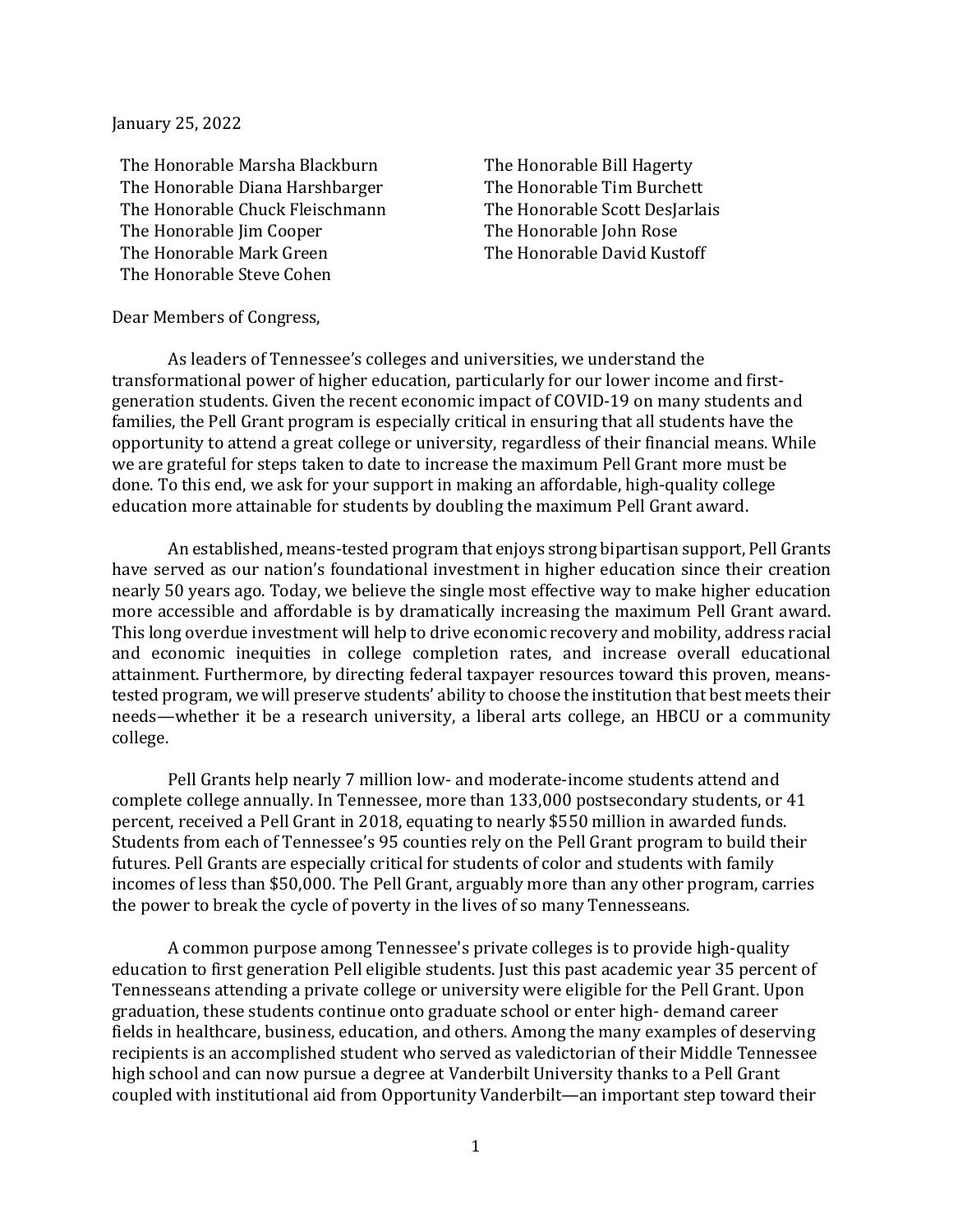lifelong career goal of business administration.

Pell paved the way for naturalized emigrants from Panama and Mexico to be able to send their three daughters to UT's flagship campus in Knoxville. The eldest majored in physics at UT, graduated in 2015 and then earned her master's degree in electrical engineering in 2018. She now works as an electronics electrical engineer for the Naval Surface Warfare Center. Following her sister's path, the middle daughter graduated with a Bachelor of Science in electrical engineering in 2020 and is now an electrical engineer for Bechtel's Nuclear and Security Division. The youngest works part time for Jacobs Engineering in Oak Ridge, running power simulations on the electrical engineering team. She plans to graduate with her Bachelor of Science in electrical engineering in 2021. Their story is a perfect example of how Pell provides access that helps power our workforce.

A Nashville State Community College student was returning to school after a 10-year break in enrollment. He had struggled in the past as the single father of two children, working two jobs to make ends meet and, as a result, failed to meet Satisfactory Academic Progress standards. After a successful appeal, he became eligible for a Pell Grant which allowed him to return to school to continue working towards the successful completion of his degree. Without the Pell Grant program, he would have been unable to attend school. Now, he expects to graduate with his associate degree in May 2022 and plans to open his own business.

We urge your support for doubling the maximum Pell Grant and permanently indexing the grant to inflation to ensure that its value will no longer diminish over time. These actions would not only honor the history and value of this program as the keystone federal investment in college affordability, but they also would help more students attend college, earn degrees and secure brighter futures for their families and themselves. As we look toward the next chapter for our region and our state, there is nothing more important. Thank you for your support.

Sincerely,

Daniel Diermeier Chancellor Vanderbilt University

Randy Boyd President University of Tennessee

Claude O. Pressnell, Jr. President Tennessee Independent Colleges and Universities Association

Flora W. Tydings Chancellor Tennessee Board of Regents – The College System of TN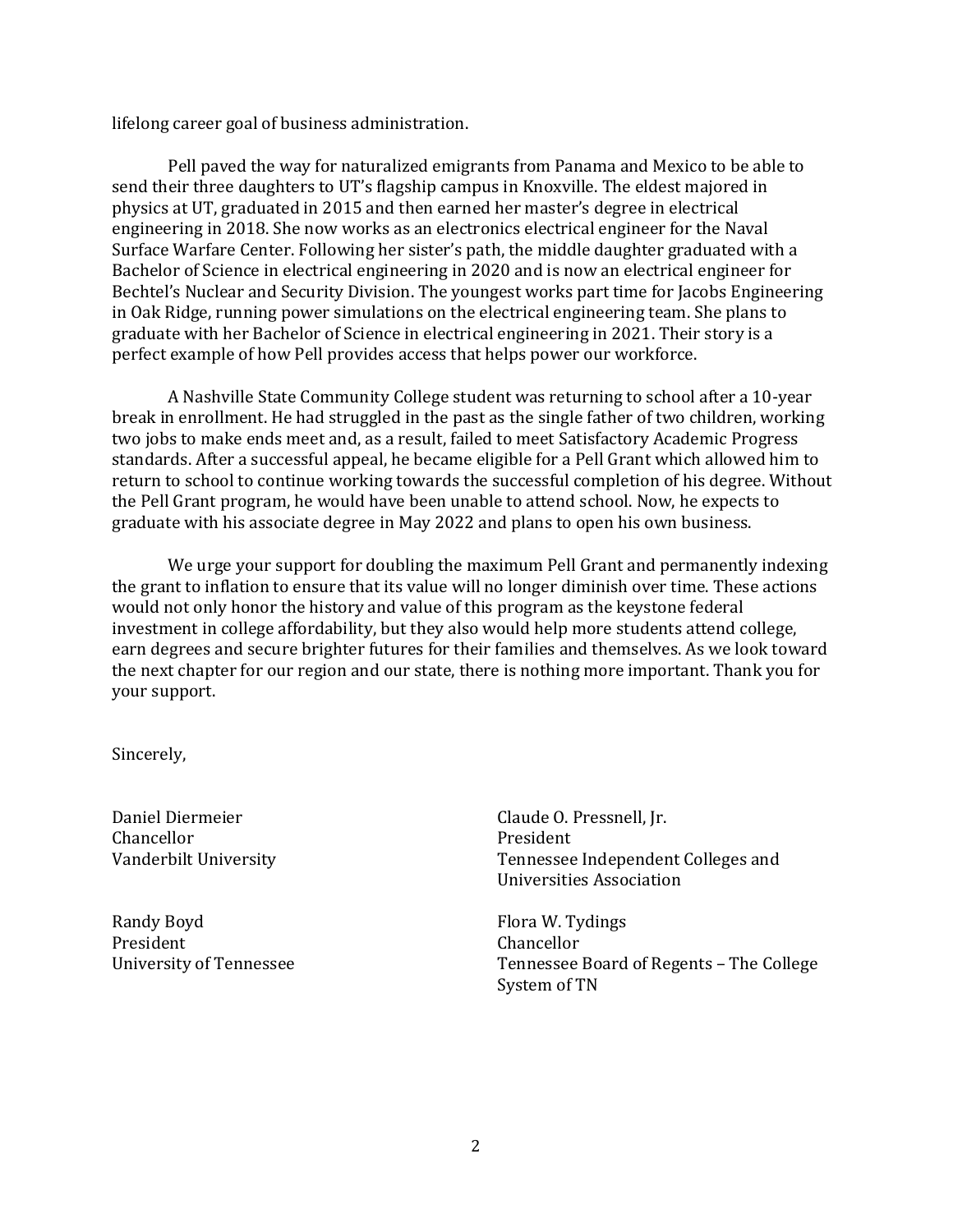Forrest E. Harris President American Baptist College

Dr. Michael Licari President Austin Peay State University

Dr. Betty Sue McGarvey President Baptist Health Sciences University

L. Gregory Jones President Belmont University

Dr. Walter Butler President Bethel University

Douglas F. Mann President Bryan College

Charles A. Fowler President Carson-Newman University

Rebecca L. Ashford, Ed.D. President Chattanooga State Community College

David L. Archer Interim President Christian Brothers University

Dr. Janet F. Smith President Columbia State Community College

Paul C. Stumb, Ph.D. President Cumberland University

Karen A. Bowyer President Dyersburg State Community College

Brian Noland President East Tennessee State University

Vann R. Newkirk, Sr., Ph.D. President Fisk University

David R. Shannon President Freed-Hardeman University

Dr. George Pimentel President Jackson State Community College

Alexander Whitaker President King University

Logan Hampton President Lane College

Mark Walker President Lee University

Clayton Hess President Lincoln Memorial University

Candice McQueen President Lipscomb University

Bryan F. Coker President Maryville College

Christopher P. Hulin President Middle Tennessee School of Anesthesia

Sidney A. McPhee President Middle Tennessee State University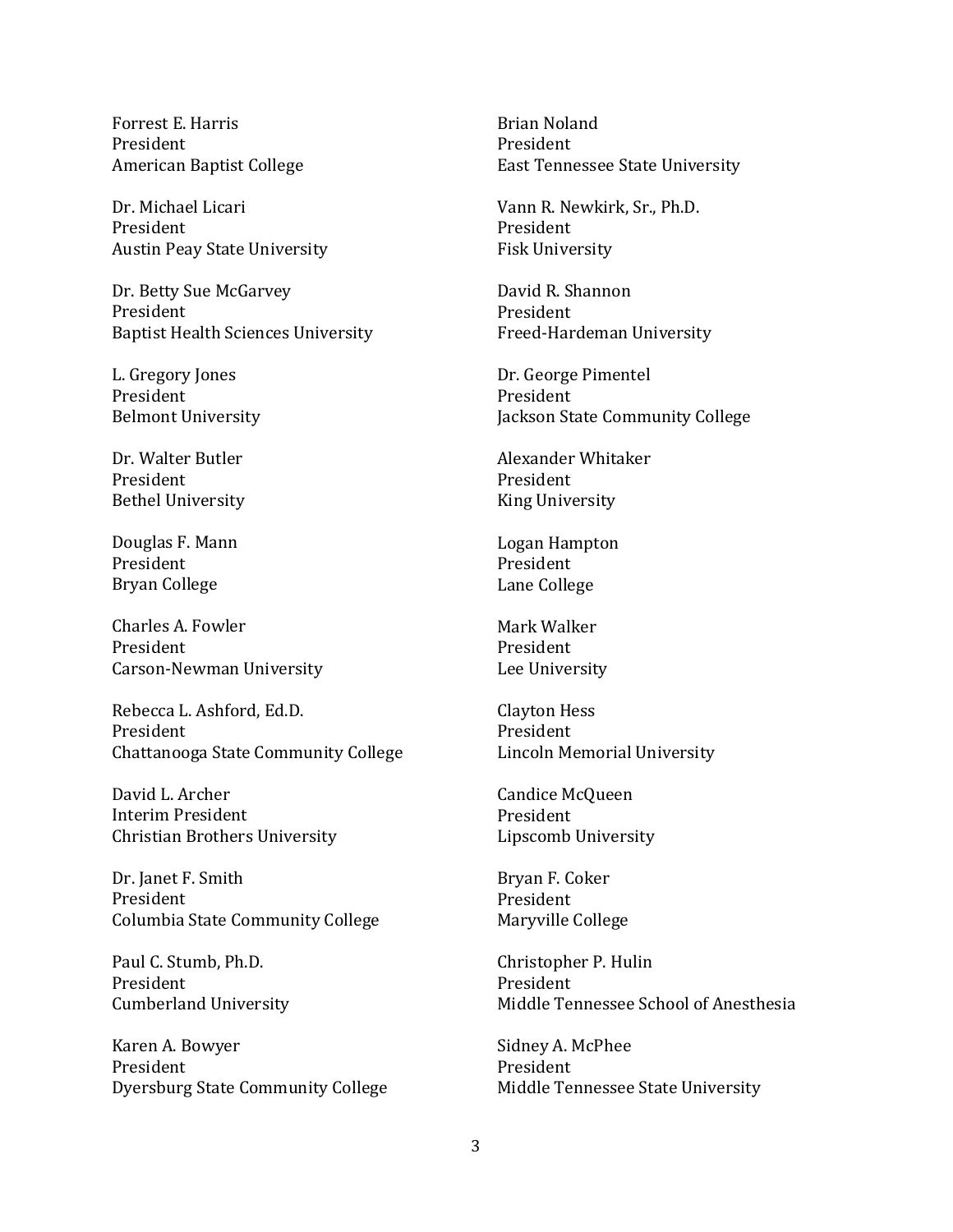Bill Greer President Milligan University

Skip Redmond President & CAO Moore Tech

Michael Torrence, Ph.D. President Motlow State Community College

Shanna L. Jackson President Nashville State Community College

Bethany Bullock President Northeast State Community College

L. Anthony Wise, Jr. President Pellissippi State Community College

Carroll D. Stevens Interim President Rhodes College

Chris Whaley President Roane State Community College

Ken Shaw President Southern Adventist University

Dr. Tracy D. Hall President Southwest Tennessee Community College

Stewart Smith President Tennessee College of Applied Technology Athens

Dr. Youlanda Jones President Tennessee College of Applied Technology Covington/Ripley/Newbern

Stephen Milligan President Tennessee College of Applied Technology Crump

Dean Belvins President Tennessee College of Applied Technology Elizabethton

Danice Turpin President Tennessee College of Applied Technology Harriman

Dr. Kelli Kea-Carroll President Tennessee College of Applied Technology Hohenwald

Debbie J. Petree President Tennessee College of Applied Technology Jacksboro

Jeff Sisk, Ed.D. President Tennessee College of Applied Technology Jackson

Dwight Murphy President Tennessee College of Applied Technology Oneida/Huntsville

Dr. Laura Monks President Tennessee College of Applied Technology-Shelbyville